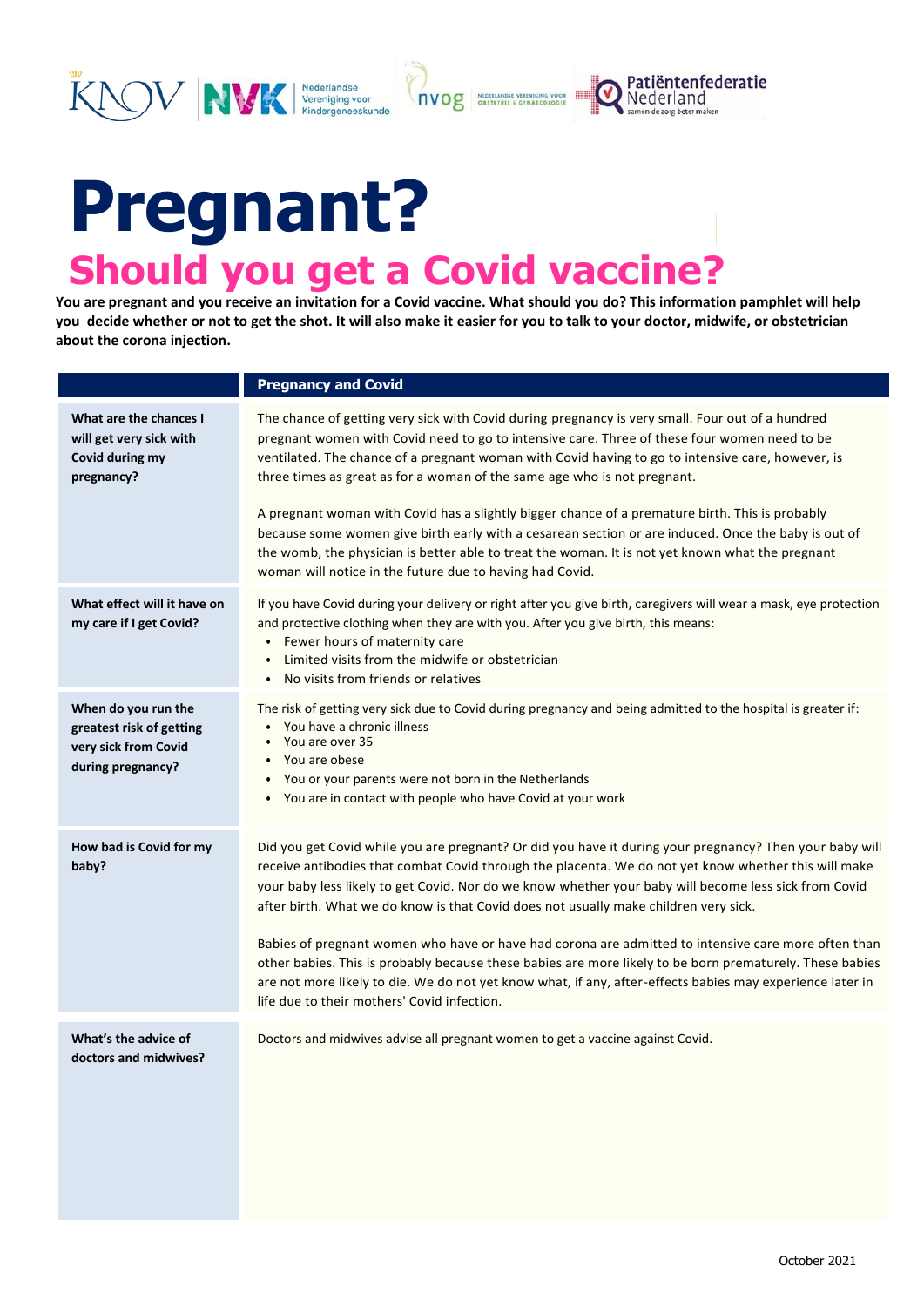|                                                                 | <b>Covid vaccine</b>                                                                                                                                                                                                                                                                                                                                                                                                                                                                                                                                                                                                                                 | <b>No Covid vaccine</b>                                                                                                                                                                                                                                                                                                                                                                                                                                                              |
|-----------------------------------------------------------------|------------------------------------------------------------------------------------------------------------------------------------------------------------------------------------------------------------------------------------------------------------------------------------------------------------------------------------------------------------------------------------------------------------------------------------------------------------------------------------------------------------------------------------------------------------------------------------------------------------------------------------------------------|--------------------------------------------------------------------------------------------------------------------------------------------------------------------------------------------------------------------------------------------------------------------------------------------------------------------------------------------------------------------------------------------------------------------------------------------------------------------------------------|
| What effect will it have<br>on my baby?                         | The vaccine causes your body to make<br>antibodies to combat Covid. The baby will<br>also get these through the placenta. We<br>don't know how well this protects the baby<br>from Covid.                                                                                                                                                                                                                                                                                                                                                                                                                                                            | Without the vaccine, the baby will not be protected<br>from Covid at all from birth on. If you have had Covid<br>yourself during your pregnancy, you baby will have<br>antibodies to combat Covid.                                                                                                                                                                                                                                                                                   |
| When can I get the<br>vaccine?                                  | All pregnant women are eligible for the<br>vaccine.                                                                                                                                                                                                                                                                                                                                                                                                                                                                                                                                                                                                  | You can also not get vaccinated or choose to get<br>vaccinated after your pregnancy.<br>In that case, discuss with your GP if and when you<br>can get vaccinated. You can also get vaccinated if<br>you are breastfeeding. Physicians believe no<br>substances from the vaccine will be transmitted<br>through the breastmilk.<br>If you opt not to get the vaccine, it is extra important<br>for you to follow the Covid regulations, to decrease<br>your chances of getting Covid. |
|                                                                 | <b>Covid vaccine</b>                                                                                                                                                                                                                                                                                                                                                                                                                                                                                                                                                                                                                                 | <b>No Covid vaccine</b>                                                                                                                                                                                                                                                                                                                                                                                                                                                              |
| Which vaccine can I get?                                        | You can get an mRNA vaccine Moderna or<br>Pfizer). Not enough is known about the other<br>vaccines at this time regarding their safety during<br>pregnancy. The appointment confirmation will tell<br>you which vaccine you will be getting.                                                                                                                                                                                                                                                                                                                                                                                                         |                                                                                                                                                                                                                                                                                                                                                                                                                                                                                      |
| How safe is the vaccine for<br>me and for my baby?              | The vaccine seems to be safe. In the United<br>States, over 100,000 pregnant women have<br>taken an mRNA vaccine. As a result, we know<br>that any side effects usually occur within six<br>weeks of vaccination. They got the same side<br>effects as other individuals.<br>We now know from 4,000 pregnant women<br>who were vaccinated that their pregnancies are<br>just as healthy as pregnant women who were<br>not vaccinated. We have no reason to think<br>that the vaccine affects the baby's health.<br>There have been studies on pregnant animals<br>and their offspring. They were given the mRNA<br>vaccine and it proved to be safe. | We don't know what you can expect from the<br>vaccine in the long run. Because the vaccines are<br>still new, not everything is known about the side<br>effects yet. In the future we may find out things that<br>we have not thought about before.                                                                                                                                                                                                                                  |
| What are the possible<br>side effects of the<br>vaccine for me? | You may feel unwell for a few days after you<br>get the vaccine, for example, chills and fever.<br>You may get a sore spot where the needle<br>went in. There are also serious side effects.<br>These are very rare. Side effects are just as<br>rare in pregnant women as in non-pregnant<br>women.                                                                                                                                                                                                                                                                                                                                                 |                                                                                                                                                                                                                                                                                                                                                                                                                                                                                      |
| How big is the chance I<br>will get Covid?                      | If you are vaccinated, the chances of getting<br>Covid are much lower. Out of 100 people who got<br>the mRNA vaccine, about 90 are protected from<br>Covid.                                                                                                                                                                                                                                                                                                                                                                                                                                                                                          | Your chance of getting Covid doesn't change. We<br>now think that as a pregnant woman, you are not<br>more susceptible to getting Covid than when you're<br>not pregnant.                                                                                                                                                                                                                                                                                                            |
|                                                                 |                                                                                                                                                                                                                                                                                                                                                                                                                                                                                                                                                                                                                                                      |                                                                                                                                                                                                                                                                                                                                                                                                                                                                                      |